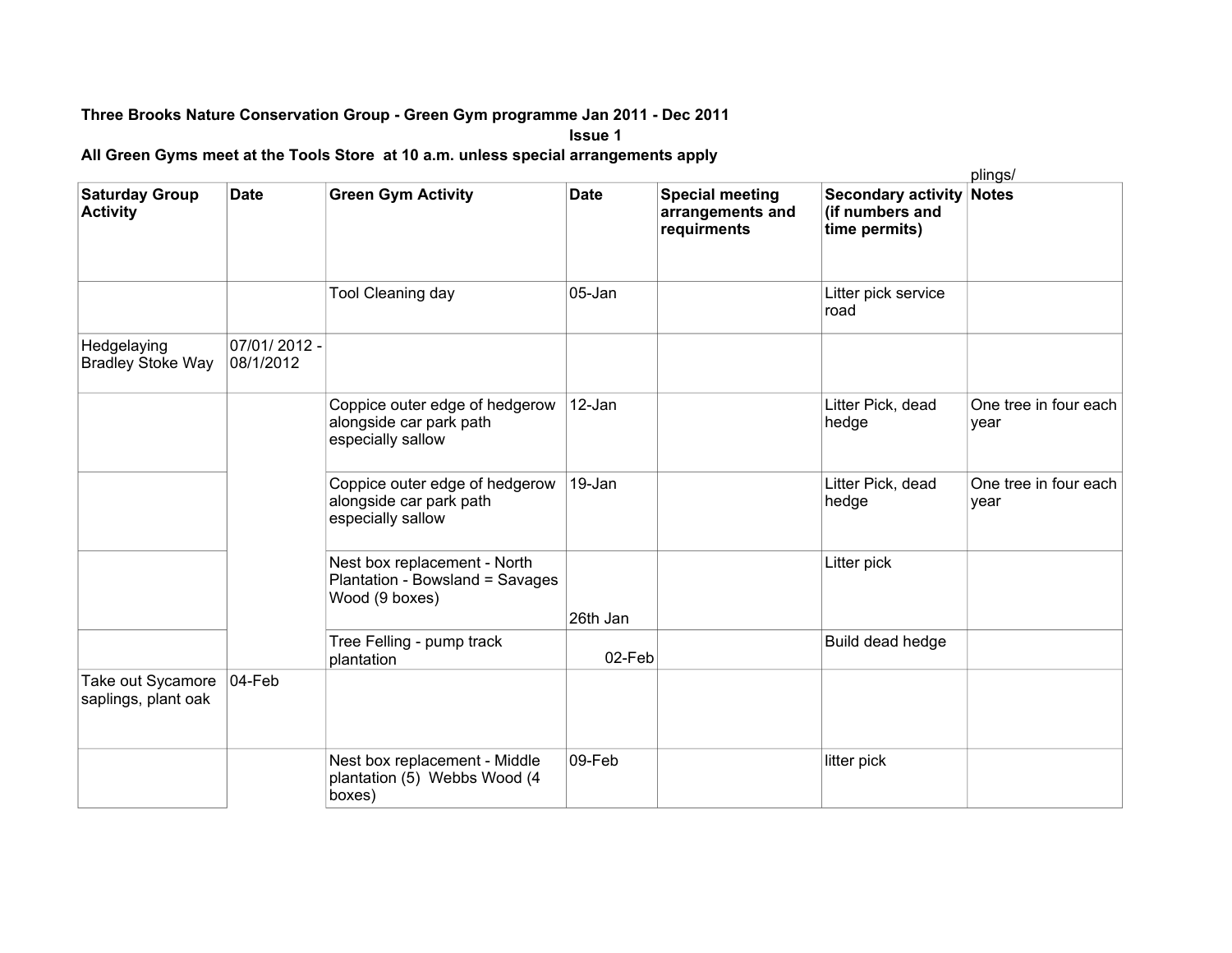|                                             |        | Tree Felling/coppicing - pump<br>track plantation                        | Feb-11 |               | litter pick, Build<br>dead hedge |  |
|---------------------------------------------|--------|--------------------------------------------------------------------------|--------|---------------|----------------------------------|--|
|                                             |        | Litter Picking at the marsh and<br>clear water channels                  | 23-Feb | Wellies regd. | Clear water<br>channels          |  |
|                                             |        | Tree Felling/coppicing - pump<br>track plantation                        | 01-Mar |               | Build dead hedge                 |  |
| Tree Felling north<br>western plantations   | 03-Mar |                                                                          |        |               |                                  |  |
|                                             |        | Remove ash re-growth north to<br>south of reserve                        | 08-Mar |               | <b>Litter Pick</b>               |  |
|                                             |        | Litter Pick front edge Savages<br>Wood.                                  | 15-Mar |               |                                  |  |
|                                             |        | Clear Davis Pond if required and<br>Norway Oil seat                      | 22-Mar |               | Litter pick<br>surrounding area  |  |
|                                             |        | Clear around trees at the orchard 29-Mar<br>and Norway Oil seat          |        |               | Litter pick main<br>path         |  |
|                                             |        | Ram Hill Colliery                                                        | 05-Apr |               | Litter Pick site                 |  |
| <b>Clearing Scrub</b><br>around tank bridge | 07-Apr |                                                                          |        |               | <b>Litter Pick site</b>          |  |
|                                             |        | Ram Hill Colliery                                                        | 12-Apr |               | <b>Litter Pick site</b>          |  |
|                                             |        | Tool maintenance day                                                     | 19-Apr |               | Litter pick service<br>road      |  |
|                                             |        | Stream Clearing Patchway Brook 26-Apr<br>stone bridge to Primrose Bridge |        | Wellies regd. | <b>Litter Pick</b>               |  |
|                                             |        | Himalayan Balsam Patchway<br><b>Brook</b>                                | 03-May |               | <b>Litter Pick</b>               |  |
| Wildlife surveys                            | 05-May | Himalayan Balsam Patchway<br><b>Brook</b>                                |        |               | <b>Litter Pick</b>               |  |
|                                             |        | Himalayan Balsam Patchway<br><b>Brook</b>                                | 10-May |               | <b>Litter Pick</b>               |  |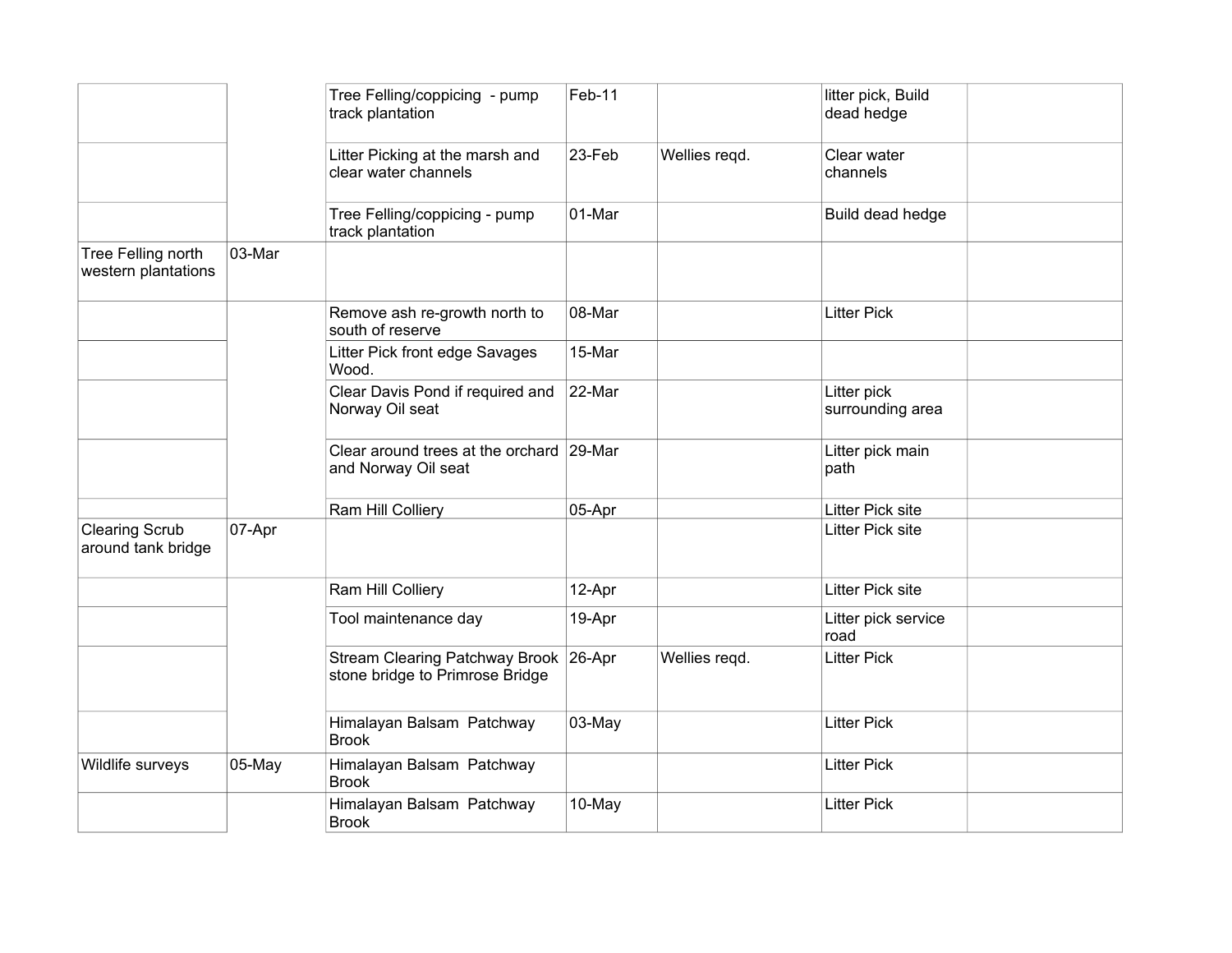|                        |        | Himalayan Balsam - Patchway<br>Brook lower reaches                             | 17-May     | <b>Litter Pick</b>                                       |                               |
|------------------------|--------|--------------------------------------------------------------------------------|------------|----------------------------------------------------------|-------------------------------|
|                        |        | Himalayan Balsam - Patchway<br>Brook lower reaches                             | May-11     | Norway oil Seat                                          |                               |
|                        |        | Himalayan Balsam - Patchway<br>Brook lower reaches                             | May-11     | Norway oil Seat                                          |                               |
| <b>Stream Clearing</b> | 02-Jun |                                                                                |            |                                                          |                               |
|                        |        | Braydon Gate to lake - Litter pick   07-Jun                                    |            | <b>Litter Pick</b>                                       | Himalayan Balsam<br>The marsh |
|                        |        | Himalayan Balsam Patchway<br><b>Brook</b>                                      | 14-Jun     | <b>Litter Pick</b>                                       |                               |
|                        |        | Himalayan Balsam - the Lake                                                    | $21 - Jun$ | <b>Litter Pick</b>                                       |                               |
|                        |        | Tool Maintenance day                                                           | 28-Jun     | <b>Litter Pick</b>                                       |                               |
|                        |        | Himalayan Balsam - the Lake                                                    | $05$ -Jul  | <b>Litter Pick</b>                                       |                               |
| <b>TBD</b>             | 07-Jul |                                                                                |            |                                                          |                               |
|                        |        | Mid Year Survey walk                                                           | 12-Jul     |                                                          |                               |
|                        |        | Grassy area below the upper<br>newt pond - scythe and remove<br>scrub regrowth | 19-Jul     |                                                          |                               |
|                        |        | Haymaking Bowsland Meadow                                                      | 26-Jul     | Norway Oil Seat                                          |                               |
|                        |        | Haymaking Bowsland Meadow                                                      | 02-Aug     | Remove Bramble<br>patch or scrub from<br>centre of field |                               |
| <b>TBD</b>             | 04-Aug |                                                                                |            |                                                          |                               |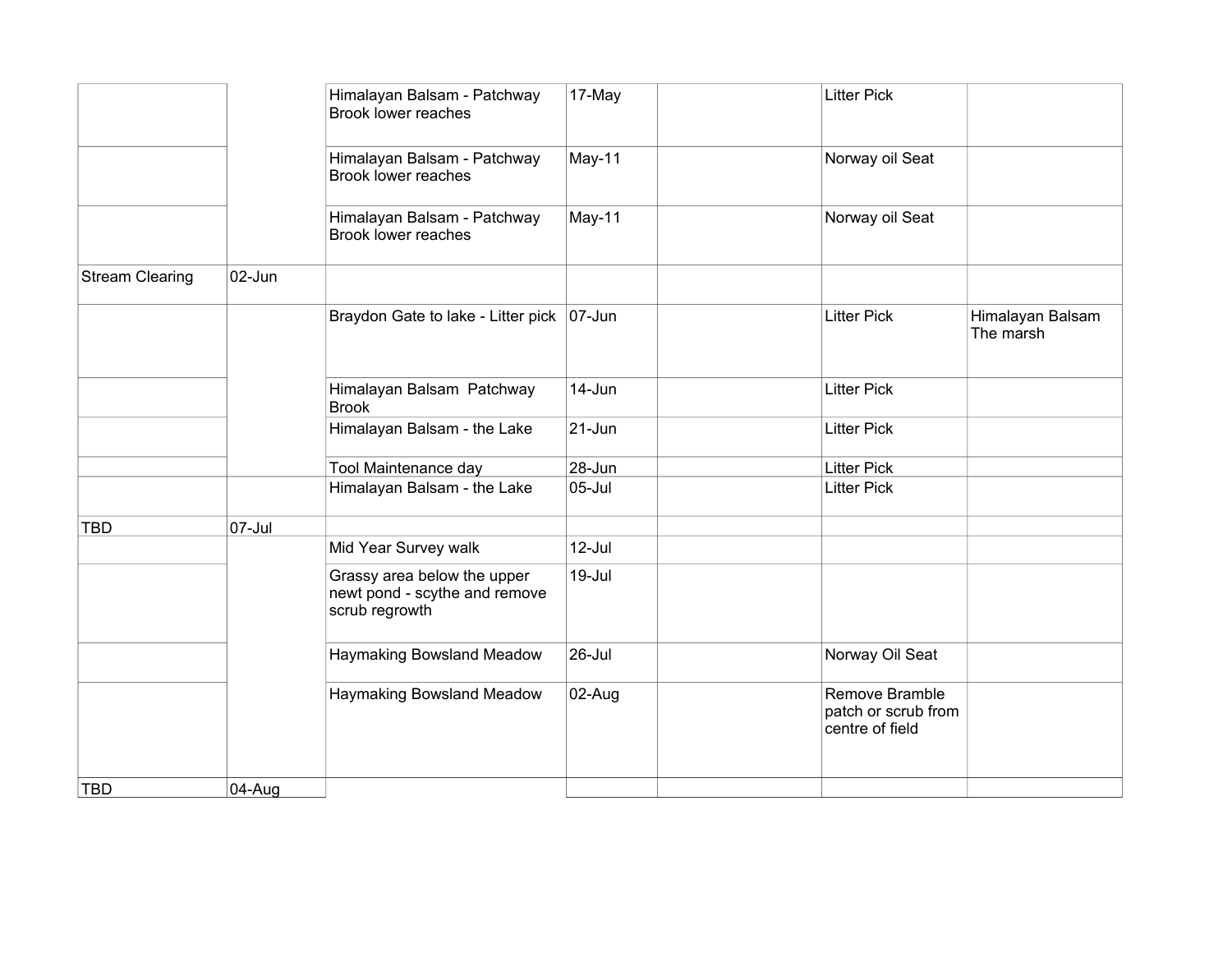|            |        | Haymaking Bowsland Meadow                               | 09-Aug | Remove Bramble<br>patch or scrub from<br>centre of field |
|------------|--------|---------------------------------------------------------|--------|----------------------------------------------------------|
|            |        | Haymaking Bowsland Meadow                               | 16-Aug | Remove Bramble<br>patch or scrub from<br>centre of field |
|            |        | Haymaking Bowsland Meadow                               | 23-Aug | Remove Bramble<br>patch or scrub from<br>centre of field |
|            |        | Haymaking Bowsland Meadow                               | 30-Aug | Remove Bramble<br>patch or scrub from<br>centre of field |
| <b>TBD</b> | 01-Sep |                                                         |        |                                                          |
|            |        | Haymaking Bowsland Meadow                               | 06-Sep | <b>Litter Pick</b>                                       |
|            |        | Create Micro climate Eastern<br>edge Bowsland Wood      | 13-Sep | Remove ash re-<br>growth                                 |
|            |        | Create Micro climate Western<br>edge Bowsland Meadow    | 20-Sep | <b>Litter Pick</b>                                       |
|            |        | Create Micro climate Western<br>edge Bowsland Meadow    | 27-Sep | <b>Litter Pick</b>                                       |
|            |        | Create Micro climate Western<br>edge Bowsland Meadow    | 04-Oct | <b>Litter Pick</b>                                       |
| <b>TBD</b> | 06-Oct |                                                         |        |                                                          |
|            |        | Clear Bramble Bowsland Wood<br>and Northern plantations | 11-Oct | <b>Litter Pick</b>                                       |
|            |        | Ram Hill Colliery                                       | Oct-11 | <b>Litter Pick</b>                                       |